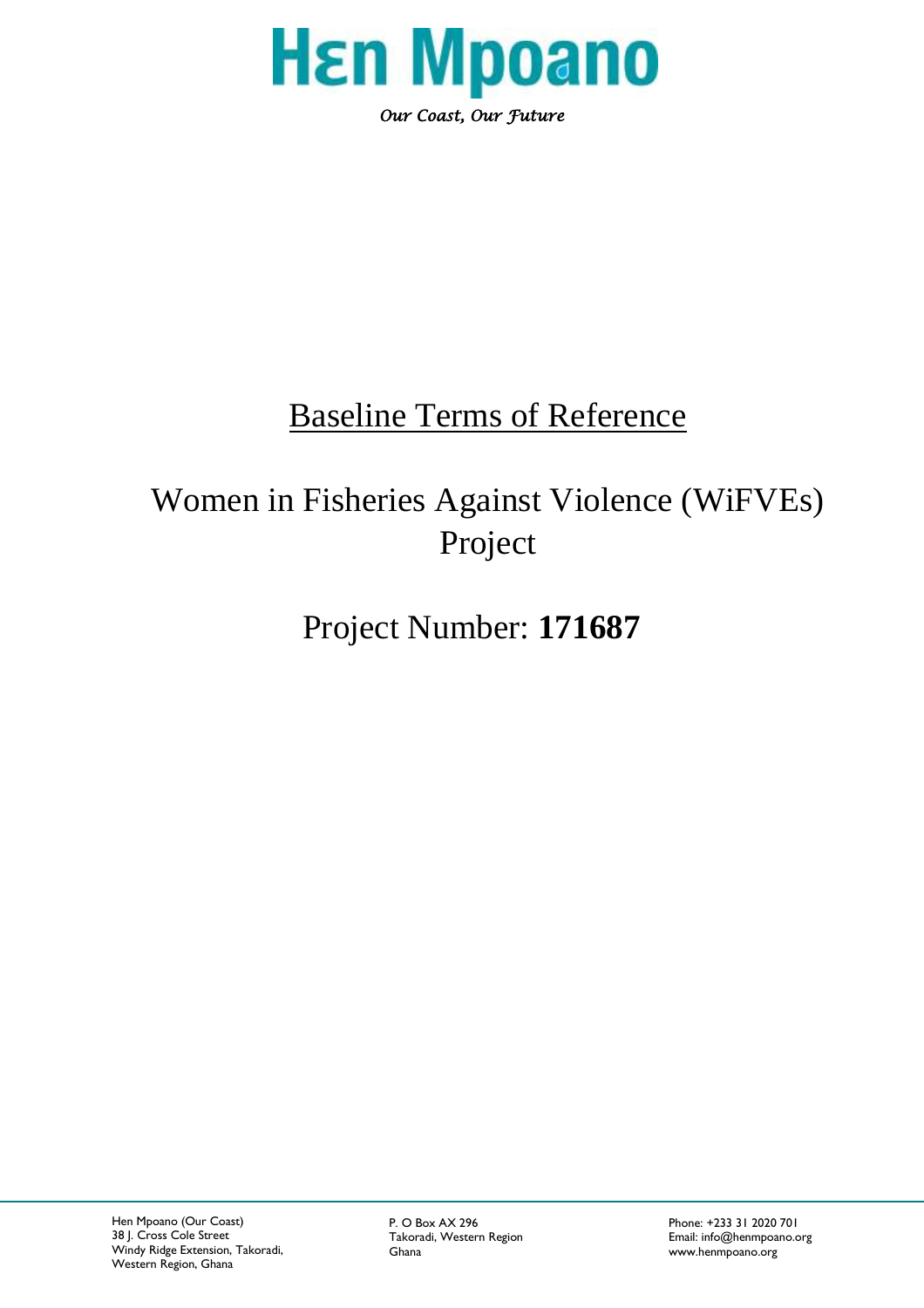|  |  | 1. Baseline Summary |
|--|--|---------------------|
|--|--|---------------------|

| Project Name                                  | Women in Fisheries Against Violence (WiFVEs) Project                                                                                                                                                                                                                                                                                                                                                                                                                                                                                                                                                                                                                                                                                                                                                                                                                                                                                                                                    |
|-----------------------------------------------|-----------------------------------------------------------------------------------------------------------------------------------------------------------------------------------------------------------------------------------------------------------------------------------------------------------------------------------------------------------------------------------------------------------------------------------------------------------------------------------------------------------------------------------------------------------------------------------------------------------------------------------------------------------------------------------------------------------------------------------------------------------------------------------------------------------------------------------------------------------------------------------------------------------------------------------------------------------------------------------------|
| <b>Target Location</b>                        | 1. Central Region; Gomoa West, Ekumfi, Mfantseman and Komenda<br>Edina Eguafo Abirem (Dago, Mumford, Aakrah, Naikwah, Otuam,<br>Anombo, Biriwa, Dutch Komenda, British Komenda)<br>2. Western Region; Ahanta West District, Ellembelle and Jomoro<br>(Dixcove, Cape Three Points, Akwidaa, Ankobra, Asanta, Ekwei,<br>Ellonyi, Bonyere, Metika)                                                                                                                                                                                                                                                                                                                                                                                                                                                                                                                                                                                                                                         |
| Project Goal                                  | To achieve gender equality in Ghana by advocating against gender-based<br>violence (GBV), abuse and discrimination in Ghana's marine fisheries<br>sector, building capacities of fisher folk and their leaders to prevent and<br>respond to GBV in fishing communities, supporting law enforcement against<br>GBV while improving access to social services and livelihood opportunities<br>by women at-risk and survivors of GBV.                                                                                                                                                                                                                                                                                                                                                                                                                                                                                                                                                      |
| <b>Project Outcomes</b>                       | <b>Outcome1:</b> Development and implementation of advocacy actions<br>leading to enhanced public awareness and knowledge of duty bearers on<br>the dynamics of violence, abuse and discrimination (VAD) against women<br>and on harmful social norms in Ghana's marine fisheries sector<br><b>Outcome 2:</b> Capacities of women, men, youth and fisher folk leaders<br>developed in preventing and responding to GBV in Central and Western<br>region fishing communities<br>Outcome 3: Enforcement of legislation against GBV in Central and<br>Western region fishing communities by strengthening institutions along<br>the prosecutorial chain.<br><b>Outcome 4:</b> Access to care facilities and social services for survivors<br>of GBV in Central and Western region fishing communities.<br><b>Outcome 5:</b> Entrepreneurship skills and access to livelihood<br>opportunities for women at-risk and survivors of GBV in Central and<br>Western region fishing communities. |
| Direct<br>beneficiaries                       | 2,500 beneficiaries from 18 communities, 7 districts and 2 regions in Ghana                                                                                                                                                                                                                                                                                                                                                                                                                                                                                                                                                                                                                                                                                                                                                                                                                                                                                                             |
| Implementing<br>partners                      | 1. Hen Mpoano 2. CEWEFIA                                                                                                                                                                                                                                                                                                                                                                                                                                                                                                                                                                                                                                                                                                                                                                                                                                                                                                                                                                |
| Project lifespan                              | 3 Year (2022-2025)                                                                                                                                                                                                                                                                                                                                                                                                                                                                                                                                                                                                                                                                                                                                                                                                                                                                                                                                                                      |
| <b>Baseline Purpose</b>                       | The baseline is intended for the project team, community people and<br>stakeholders to understand the current situation and gaps for achieving<br>gender equality and reducing sexual and gender-based violence in Ghana's<br>marine fisheries sector.                                                                                                                                                                                                                                                                                                                                                                                                                                                                                                                                                                                                                                                                                                                                  |
| <b>Primary Methods</b>                        | Quantitative survey targeted communities<br>Qualitative interviews with key partners<br>Document review including relevant secondary data                                                                                                                                                                                                                                                                                                                                                                                                                                                                                                                                                                                                                                                                                                                                                                                                                                               |
| <b>Baseline Start and</b><br><b>End Dates</b> | $1st$ July – $15th$ August 2022.                                                                                                                                                                                                                                                                                                                                                                                                                                                                                                                                                                                                                                                                                                                                                                                                                                                                                                                                                        |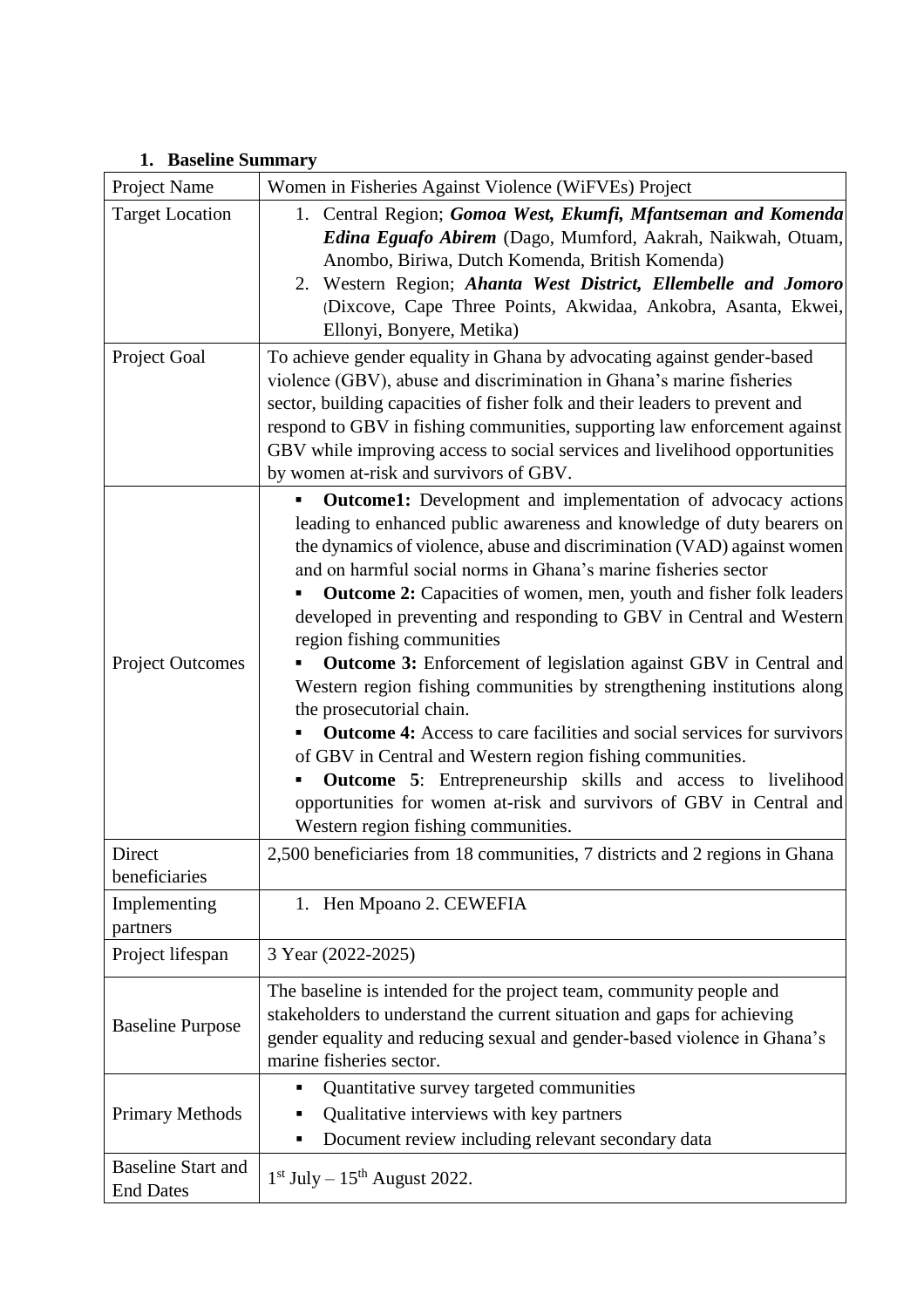| Anticipated           | Baseline report will be released 5 <sup>th</sup> August 2022. |
|-----------------------|---------------------------------------------------------------|
| Baseline              |                                                               |
| <b>Report Release</b> |                                                               |
| Date                  |                                                               |

## **2. Description of Project**

WIFVEs is implemented within the overall objective of achieving gender equality in Ghana by advocating against gender-based violence (GBV), abuse and discrimination in Ghana's marine fisheries sector, building capacities of fisher folk and their leaders to prevent and respond to GBV in fishing communities, supporting law enforcement against GBV while improving access to social services and livelihood opportunities by women<sup>1</sup> at-risk and survivors of GBV. Specifically, the results achieved will promote; a) development and implementation of advocacy actions leading to enhanced public awareness and knowledge of duty bearers on the dynamics of violence, abuse and discrimination (VAD) against women and on harmful social norms in Ghana's marine fisheries sector; b) capacity development of women, men, youth and fisher folk leaders in preventing and responding to GBV in Central and Western region fishing communities; c) enforcement of legislation against GBV in Central and Western region fishing communities by strengthening institutions along the prosecutorial chain; d) access to care facilities and social services for survivors of GBV in Central and Western region fishing communities and e) entrepreneurship skills and access to livelihood opportunities for women at-risk and survivors of GBV in Central and Western region fishing communities.

### **3. Baseline Objective and Target Audiences**

The baseline is intended for the project team, community people and stakeholders (such as DOVVSU, CHRAJ, Department of Social Welfare, NAFAG, GNCFC, NAFPTA, GIFA) to understand the current situation and gaps for achieving gender equality and reducing sexual and gender-based violence in Ghana's marine fisheries sector.

### **4. Methodology**

 $\overline{a}$ 

Hen Mpoano will select a local research consultant/institution to conduct the baseline survey. The selected research consultant will be required to prepare detailed research methodology. Baseline survey will be proposed to apply both quantitative and qualitative data collection methods.

#### **a. Quantitative data collection methods**

The basis of this survey is the project logframe. Project team is intended to have baseline data at goal, outcome and if applicable, output levels. Household survey questionnaires are based on indicators of goal and outcomes which are shown in Table 1.

| <b>Results</b><br>Hierrachy | <b>Results</b><br>chain | <b>Indicator</b>                              |
|-----------------------------|-------------------------|-----------------------------------------------|
| Goal                        |                         | Percentage reduction of gender-based violence |

#### **Table 1: Project goal and outcome with indicators**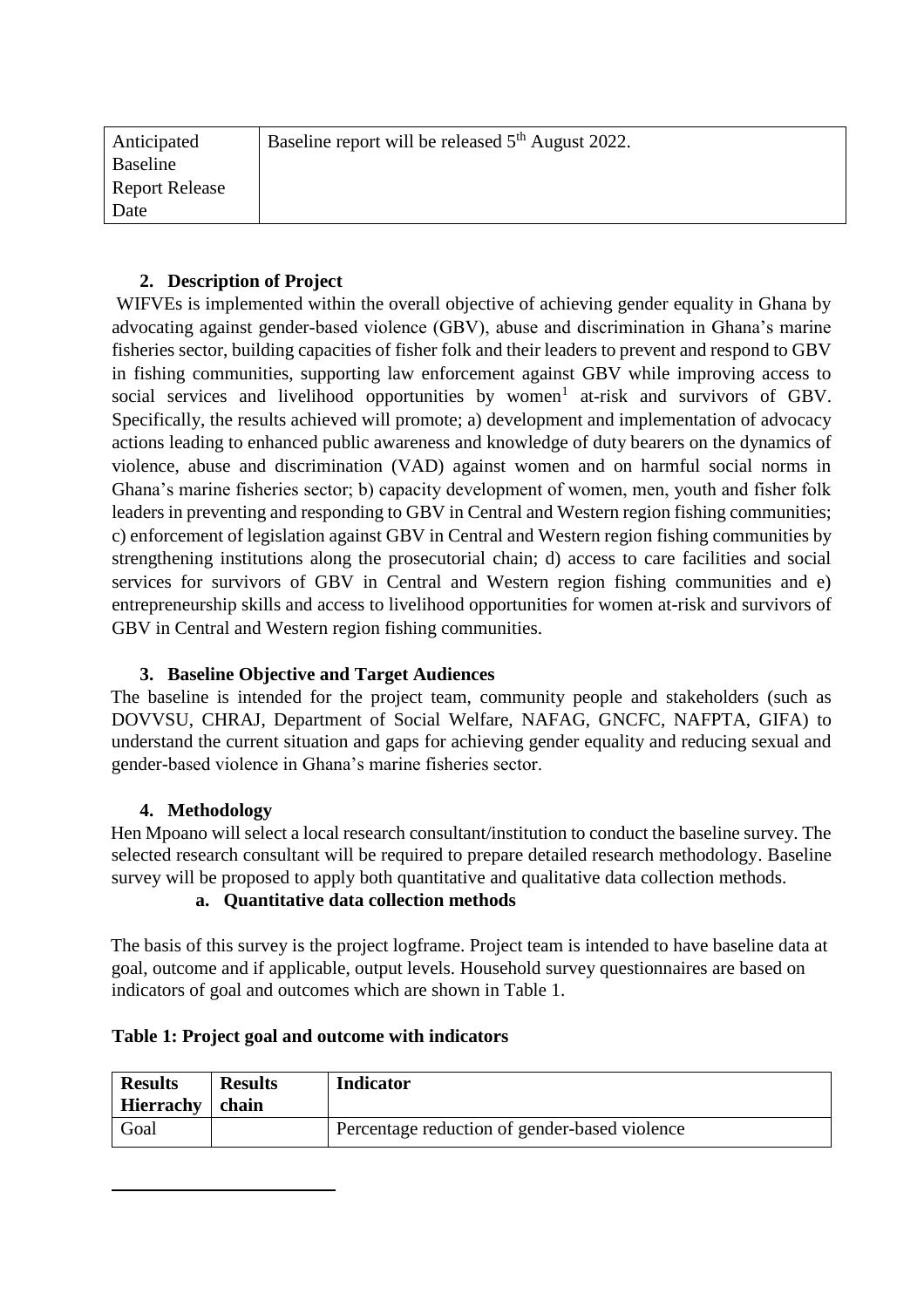| Outcome 1  | Outcome 1:   | Percentage of duty bearers with enhanced knowledge in gender-<br>based violence and harmful social norms                                   |
|------------|--------------|--------------------------------------------------------------------------------------------------------------------------------------------|
| Output     | Output 1.1a: | Number of institutions/individuals accessing results of Gender<br>analysis and GBV assessment                                              |
|            | Output 1.1b: | Number of learning documents produced and disseminated                                                                                     |
|            | Output 1.3:  | Number of journalists trained on GBV in the fisheries sector and<br>supported to produce stories and films                                 |
|            | Output 1.4:  | Number of individuals accessing GBV spatial database                                                                                       |
|            | Output 1.5:  | Number of online interactive maps on GBV developed.                                                                                        |
| Outcome 2  | Outcome 2:   | Percentage of women, men, youth and fisher folk leaders who<br>have their capacity built and taking steps to prevent and respond<br>to GBV |
| Output 2   | Output 2.1:  | Number of people and households reached with information on<br>GBV in marine fisheries                                                     |
|            | Output 2.2:  | Number of individuals/institutions trained on advocacy,<br>communication and leadership                                                    |
|            |              | Number of communication materials produced and disseminated                                                                                |
|            | Output 2.3:  | Number of fisher folk associations strengthened                                                                                            |
|            |              | Number of fisher folks involved in advocacy and anti GBV                                                                                   |
|            |              | campaigns                                                                                                                                  |
|            | Output 2.4:  | Number of IEC materials produced for anti GBV campaigns and<br>advocacy                                                                    |
|            | Output 2.5:  | Number of individuals/institutions trained in rights- based                                                                                |
|            |              | approaches                                                                                                                                 |
|            | Output 2.6:  | Number of peer clubs formed                                                                                                                |
|            | Output 2.7:  | Number of strategy/plans developed                                                                                                         |
| Outcome 3  | Outcome 3:   | Percentage of gender-based violence cases reported to the police,                                                                          |
|            |              | per year, disaggregated at least by sex and age                                                                                            |
|            |              | Percentage of gender-based violence cases reported to the police                                                                           |
|            |              | that are brought to court, per year, disaggregated at least by sex                                                                         |
| Output 3.1 | Output 3.1:  | Number of learning documents produced and disseminated                                                                                     |
|            | Output 3.2:  | Number of individuals/institutions (along the prosecutorial<br>chain) trained on GBV in fishing                                            |
|            | Outcome 4:   | Percentage of people who have improved access to GBV                                                                                       |
|            |              | services                                                                                                                                   |
|            | Output 4.1:  | Number of GBV referrals                                                                                                                    |
|            |              | Number of GBV survivors receiving support services (at the<br>shelter)                                                                     |
| Outcome 5  | Outcome 5:   | Percentage increase in women at-risk and survivors of GBV in                                                                               |
|            |              | Central and Western region fishing communities with improved<br>household income                                                           |
| Output 5   | Output 5.1:  | Number of MSMEs established with support from the project                                                                                  |
|            |              | Number of individuals/institutions trained in non-traditional                                                                              |
|            |              | vocations and business management                                                                                                          |
|            |              | Number of GBV survivors receiving start-up business support                                                                                |
|            | Output 5.2:  | Number of village savings and loans associations formed                                                                                    |